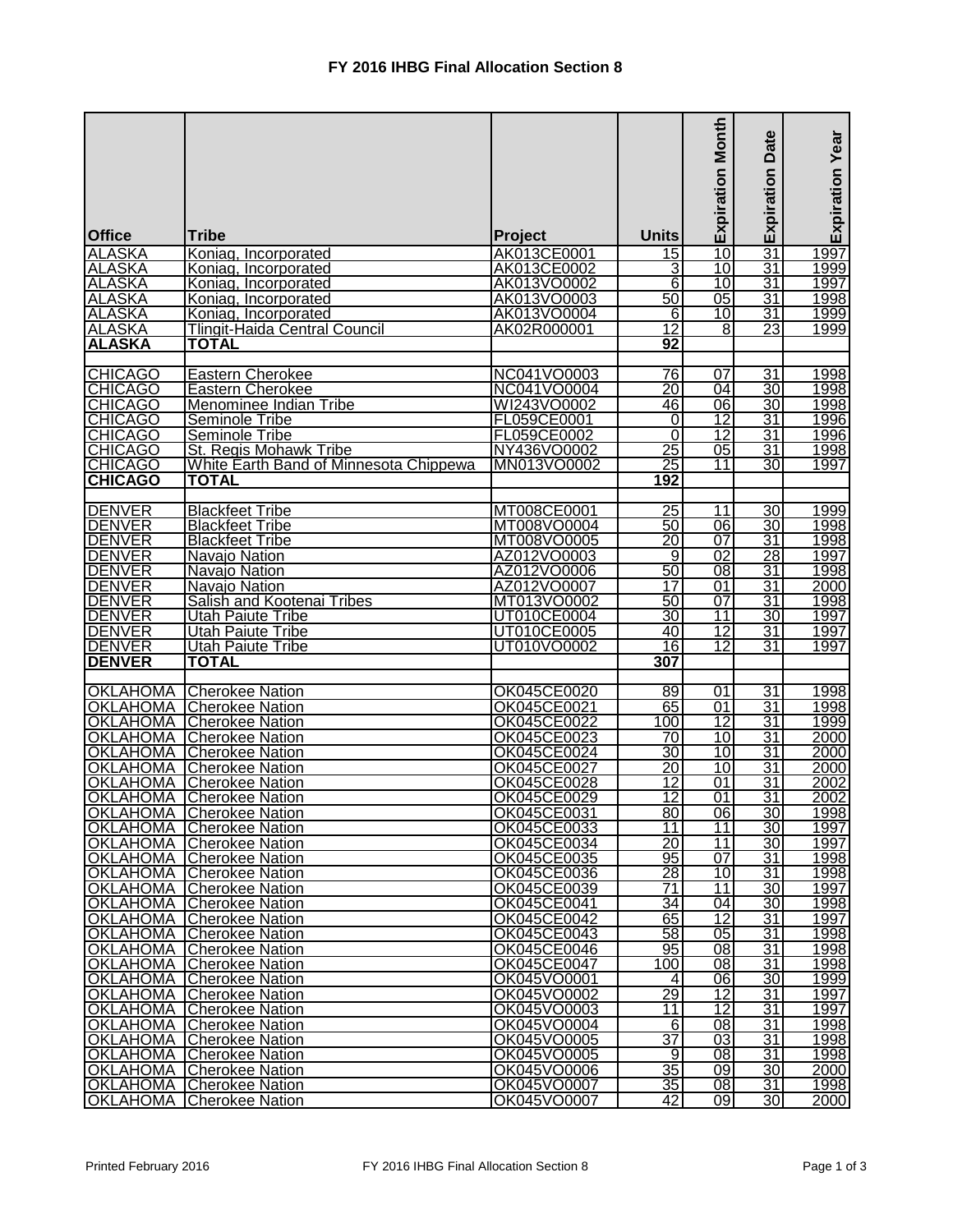|                                    |                                                  |                            |                                      | <b>Expiration Month</b>            | Date            | <b>Expiration Year</b> |
|------------------------------------|--------------------------------------------------|----------------------------|--------------------------------------|------------------------------------|-----------------|------------------------|
|                                    |                                                  |                            |                                      |                                    | Expiration      |                        |
| <b>Office</b>                      | <b>Tribe</b>                                     | Project                    | <b>Units</b>                         |                                    |                 |                        |
| <b>OKLAHOMA</b>                    | <b>Cherokee Nation</b>                           | OK045VO0009                | $6 \overline{}$                      | $\overline{11}$                    | $\overline{30}$ | 1997                   |
| OKLAHOMA                           | <b>Cherokee Nation</b>                           | OK045VO0010                | $\overline{6}$                       | 11                                 | $\overline{30}$ | 1997                   |
| <b>OKLAHOMA</b>                    | <b>Cherokee Nation</b>                           | OK045VO0011                | 48                                   | 06                                 | $\overline{30}$ | 1998                   |
| <b>OKLAHOMA</b>                    | <b>Cherokee Nation</b>                           | OK045VO0012                | 14                                   | 10                                 | 31              | 1998                   |
| <b>OKLAHOMA</b>                    | <b>Cherokee Nation</b>                           | OK045VO0013                | 5                                    | 10                                 | 31              | 1998                   |
| <b>OKLAHOMA</b>                    | <b>Cherokee Nation</b>                           | OK045VO0014                | 46                                   | 12<br>$\overline{12}$              | 31              | 1999                   |
| <b>OKLAHOMA</b><br><b>OKLAHOMA</b> | <b>Cherokee Nation</b><br><b>Cherokee Nation</b> | OK045VO0015<br>OK045VO0016 | $\overline{10}$<br>13                | $\overline{12}$                    | 31<br>31        | 1999<br>1999           |
| <b>OKLAHOMA</b>                    | <b>Cherokee Nation</b>                           | OK045VO0018                | 30                                   | 08                                 | 31              | 1998                   |
| <b>OKLAHOMA</b>                    | <b>Cherokee Nation</b>                           | OK045VO0048                | 30                                   | 10                                 | 31              | 1998                   |
| <b>OKLAHOMA</b>                    | Chickasaw                                        | OK047CE0021                | $\overline{12}$                      | 01                                 | 31              | 2002                   |
| <b>OKLAHOMA</b>                    | Chickasaw                                        | OK047CE0022                | $\overline{12}$                      | 01                                 | $\overline{31}$ | 2002                   |
| <b>OKLAHOMA</b>                    | Chickasaw                                        | OK047CE0023                | $\overline{21}$                      | 01                                 | 31              | 2003                   |
| <b>OKLAHOMA</b>                    | Chickasaw                                        | OK047CE0026                | $\overline{20}$                      | $\overline{12}$                    | $\overline{31}$ | 1997                   |
| <b>OKLAHOMA</b>                    | Chickasaw                                        | OK047CE0031                | 5                                    | $\overline{11}$                    | 30              | 1997                   |
| <b>OKLAHOMA</b>                    | Chickasaw                                        | OK047CE0033                | 82                                   | 10                                 | 31              | 1997                   |
| OKLAHOMA                           | Chickasaw                                        | OK047CE0034                | 48                                   | 06                                 | 30              | 1998                   |
| <b>OKLAHOMA</b>                    | Chickasaw                                        | OK047CE0035                | 129                                  | $\overline{08}$                    | $\overline{31}$ | 1998                   |
| <b>OKLAHOMA</b>                    | Chickasaw                                        | OK047CE0036                | 15                                   | 08                                 | 31              | 1998                   |
| <b>OKLAHOMA</b><br><b>OKLAHOMA</b> | Chickasaw                                        | OK047CE0037<br>OK047CE0039 | 40                                   | $\overline{12}$<br>$\overline{08}$ | 31<br>31        | 1997<br>1998           |
| <b>OKLAHOMA</b>                    | Chickasaw<br>Chickasaw                           | OK047VO0008                | 4<br>7                               | $\overline{12}$                    | <u>31</u>       | 1997                   |
| <b>OKLAHOMA</b>                    | Chickasaw                                        | OK047VO0009                | 7                                    | $\overline{12}$                    | $\overline{31}$ | 1997                   |
| <b>OKLAHOMA</b>                    | Chickasaw                                        | OK047VO0010                | 6                                    | $\overline{12}$                    | 31              | 1997                   |
| <b>OKLAHOMA</b>                    | Chickasaw                                        | OK047VO0011                | $\overline{20}$                      | 02                                 | 28              | 1998                   |
| <b>OKLAHOMA</b>                    | Chickasaw                                        | OK047VO0012                | 5                                    | $\overline{11}$                    | 30              | 1997                   |
| <b>OKLAHOMA</b>                    | Chickasaw                                        | OK047VO0013                | 4                                    | $\overline{11}$                    | $\overline{30}$ | 1997                   |
| <b>OKLAHOMA</b>                    | Chickasaw                                        | OK047VO0014                | <u>4</u>                             | $\overline{11}$                    | 30              | 1997                   |
| <b>OKLAHOMA</b>                    | Chickasaw                                        | OK047VO0015                | 3                                    | $\overline{11}$                    | 30              | 1997                   |
| <b>OKLAHOMA</b>                    | Chickasaw                                        | OK047VO0016                | 5                                    | 11                                 | 30              | 1997                   |
| <b>OKLAHOMA</b>                    | Chickasaw                                        | OK047VO0017                | 63                                   | 06                                 | $\overline{30}$ | 1998                   |
| <b>OKLAHOMA</b>                    | <b>Chickasaw</b>                                 | OK047VO0018                | 60                                   | 06                                 | 30              | 1998                   |
| <b>OKLAHOMA</b>                    | <b>Choctaw Nation</b>                            | OK049CE0006                | $\overline{25}$                      | 08                                 | $\overline{31}$ | 1998                   |
| OKLAHOMA                           | <b>Choctaw Nation</b>                            | OK049CE0009                | 14<br>10                             | 02<br>02                           | 28              | 2002<br>2002           |
| <b>OKLAHOMA</b><br>OKLAHOMA        | <b>Choctaw Nation</b><br><b>Choctaw Nation</b>   | OK049CE0010<br>OK049CE0011 | 96                                   | 11                                 | 28<br>30        | 1997                   |
| <b>OKLAHOMA</b>                    | <b>Choctaw Nation</b>                            | OK049CE0012                | 168                                  | 09                                 | 30              | 1998                   |
|                                    | <b>OKLAHOMA</b> Choctaw Nation                   | OK049V00010                | 61                                   | 06                                 | 30 <sub>l</sub> | 1998                   |
|                                    | <b>OKLAHOMA</b> Choctaw Nation                   | OK049VO0006                | 10 <sub>l</sub>                      | 11                                 | 30 <sub>l</sub> | 1997                   |
|                                    | <b>OKLAHOMA</b> Choctaw Nation                   | OK049VO0007                | 20                                   | 11                                 | 30 <sup>°</sup> | 1997                   |
|                                    | <b>OKLAHOMA</b> Choctaw Nation                   | OK049VO0008                | 10 <sup>1</sup>                      | 11                                 | 30 <sup>2</sup> | 1997                   |
|                                    | <b>OKLAHOMA</b> Choctaw Nation                   | OK049VO0009                | 25                                   | 02                                 | 28              | 1998                   |
| <b>OKLAHOMA</b> Peoria Tribe       |                                                  | OK143CE0003                | 20                                   | $\overline{09}$                    | 30              | 1998                   |
| <b>OKLAHOMA</b> Peoria Tribe       |                                                  | OK143CE0004                | 30                                   | $\overline{09}$                    | 30              | 1998                   |
| <b>OKLAHOMA</b> Peoria Tribe       |                                                  | OK143VO0001                | 10                                   | 06                                 | 30              | 1998                   |
|                                    | <b>OKLAHOMA Seminole Nation</b>                  | OK093CE0002                | 150                                  | 09                                 | 30              | 1998                   |
| <b>OKLAHOMA TOTAL</b>              |                                                  |                            | 2,692                                |                                    |                 |                        |
| <b>PHOENIX</b>                     |                                                  | CA134VO0001                |                                      |                                    |                 |                        |
| <b>PHOENIX</b>                     | Karuk<br><b>TOTAL</b>                            |                            | $12 \overline{ }$<br>$\overline{12}$ | 08                                 | 31              | 1997                   |
|                                    |                                                  |                            |                                      |                                    |                 |                        |
| <b>SEATTLE</b>                     | <b>Coos Bay Confederated Tribes</b>              | OR036VO0001                | 30                                   | 09                                 | 30 <sup>2</sup> | 1998                   |
| <b>SEATTLE</b>                     | Coquille Indian Tribe                            | OR038CE0001                | 19                                   | 02                                 | 28              | 1999                   |
| <b>SEATTLE</b>                     | <b>Klamath Indian Tribe</b>                      | OR037CE0001                | 50                                   | 03                                 | $\overline{31}$ | 1998                   |
| <b>SEATTLE</b>                     | Sauk-Suiattle Indian Tribe                       | WA062VO0005                | $\overline{24}$                      | 07                                 | 31              | 1998                   |
| <b>SEATTLE</b>                     | <b>Siletz Confederated Tribes</b>                | OR035CE0001                | 25                                   | 11                                 | 30 <sub>1</sub> | 1999                   |
| <b>SEATTLE</b>                     | <b>Siletz Confederated Tribes</b>                | OR035VO0001                | 25                                   | 12                                 | 31              | 1997                   |